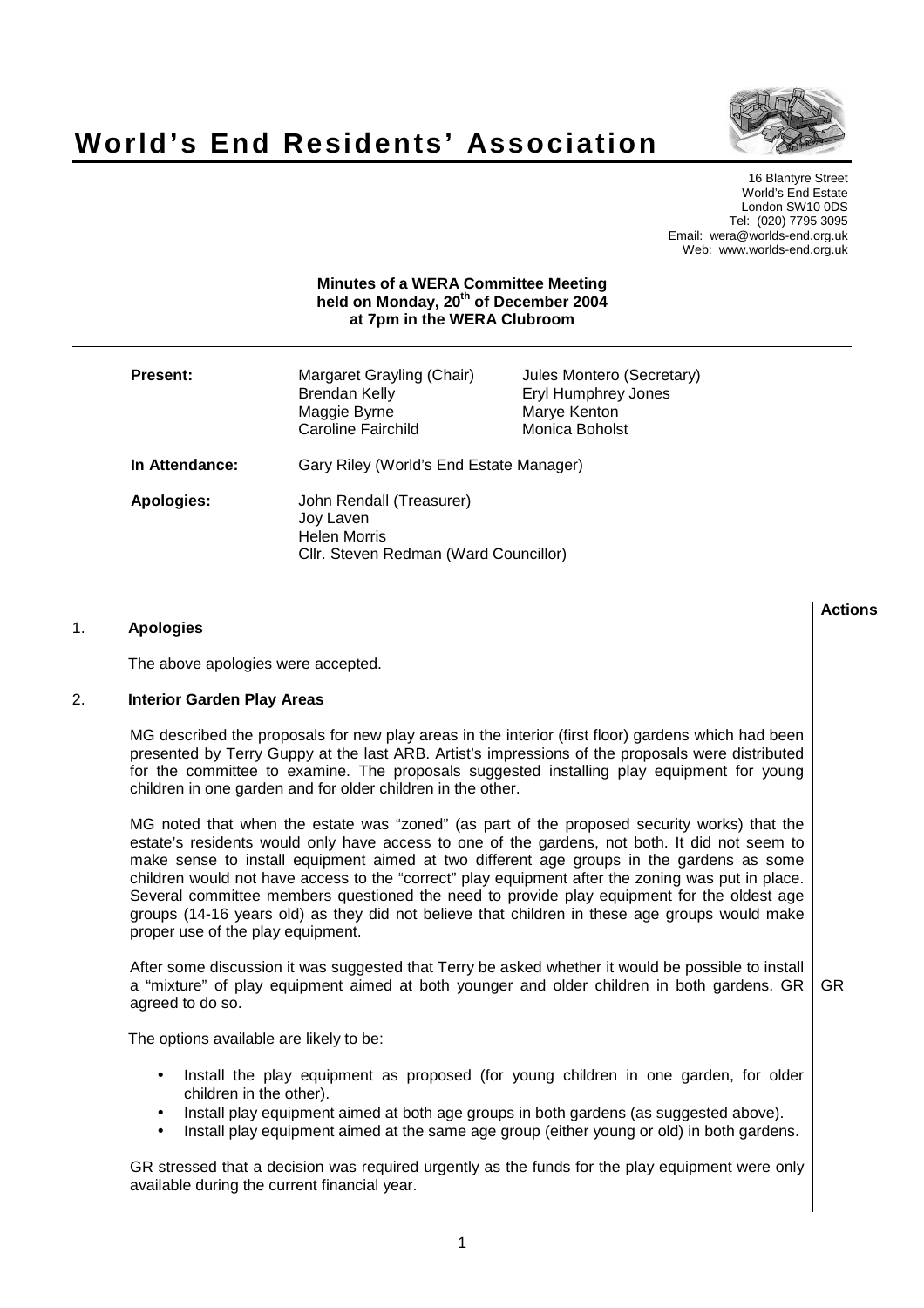There was some concern that the proposals did not appear to take into account the proposed works to "remodel" the gardens. GR explained that the work to remodel the gardens was being planned separately by Floyd White with Shreeves as consultants, whilst the work to replace the play equipment was being managed by Terry. However both parties were being kept informed of each other's proposals. GR stated that he would forward copies of the plans for the remodelling works to WERA once these had been made available. GR also noted that the works to remodel the gardens were unlikely to start before the end of the current financial year.

## 3. **Section 20 Notice – Heating Maintenance & Repair Contractor**

JM told the meeting that a Section 20 Notice had been received with regards to the appointment of the communal heating repairs and maintenance contractor for the south of the borough for the next five years. JM stated that a number of companies had bid for the work and that it was proposed that S&F Services Ltd. (the existing contractor on World's End) be appointed. The committee expressed approval for the proposal. JM suggested that a response from WERA to the notice be drafted and submitted in which the WERA committee gave its support and approval for the proposed appointment of S&F Services Ltd. The committee agreed. JM would draft and send a suitable response.

JM

### 4. **Planning Application – Nationwide Storage**

JM explained that Nationwide storage had submitted a planning application to the Council. The application requested permission to use the former car park in Blantyre Street for the purpose of self-storage on a permanent basis. JM explained that Nationwide currently had temporary permission to use the premises for that purpose.

JM also told the meeting that he had contacted the Borough Valuer with regards to the planning application. He had been told that the planning application was being submitted prior to the renewal of the lease, which was due to take place in the New Year.

The committee expressed concern that permanent permission might reduce the chances of the premises ever being used as a car park for the estate's residents in future. JM explained that he had drafted a letter along those lines (having asked for and received comments from committee members) and read it out. The letter expressed concern that permanent permission might make it less likely that the premises might be used as a car park in future and suggested that Nationwide apply for temporary permission again instead. The committee agreed with the letter's content and asked JM to send it off ASAP.  $\overline{\phantom{a}}$  JM

### 5. **Lifts Site Meeting**

MK had attended the lifts site meeting held on the 15<sup>th</sup> of December.

It was noted that some no smoking signs had been placed in some lift lobbies but not in the lifts.

It was noted that Sarah Everson was organising the availability of the lift contractor out-of-hours during the Christmas period. A letter was to be distributed to all residents before the Christmas holidays informing them of the arrangements that would be in place.

It was noted that the TMO planned to proceed with installing the metal floor in all lifts, as it was deemed to be more suitable. MG expressed concern that this decision had been taken without consulting the residents. MG noted that the residents had been consulted on the choice of the original floor at an open evening held in the WERA clubroom whilst the TMO now proposed to change the floor without any consultation. MK pointed out that had the estate's cleaners been consulted on the floor surface prior to its installation, and been allowed to "seal" the floor as they had suggested, that the current unsatisfactory situation would probably not have arisen.

Serious concerns were raised about the following:

• Outages in Blantyre Tower which had left the residents without any lift service for several days. It was felt that the "wrong lift" had been taken out of service, as the lift the residents of Blantyre Tower now had to use was known to be unreliable. There was also concern that the lift maintenance contractor appeared to be having some difficulty keeping the lift running for any length of time.